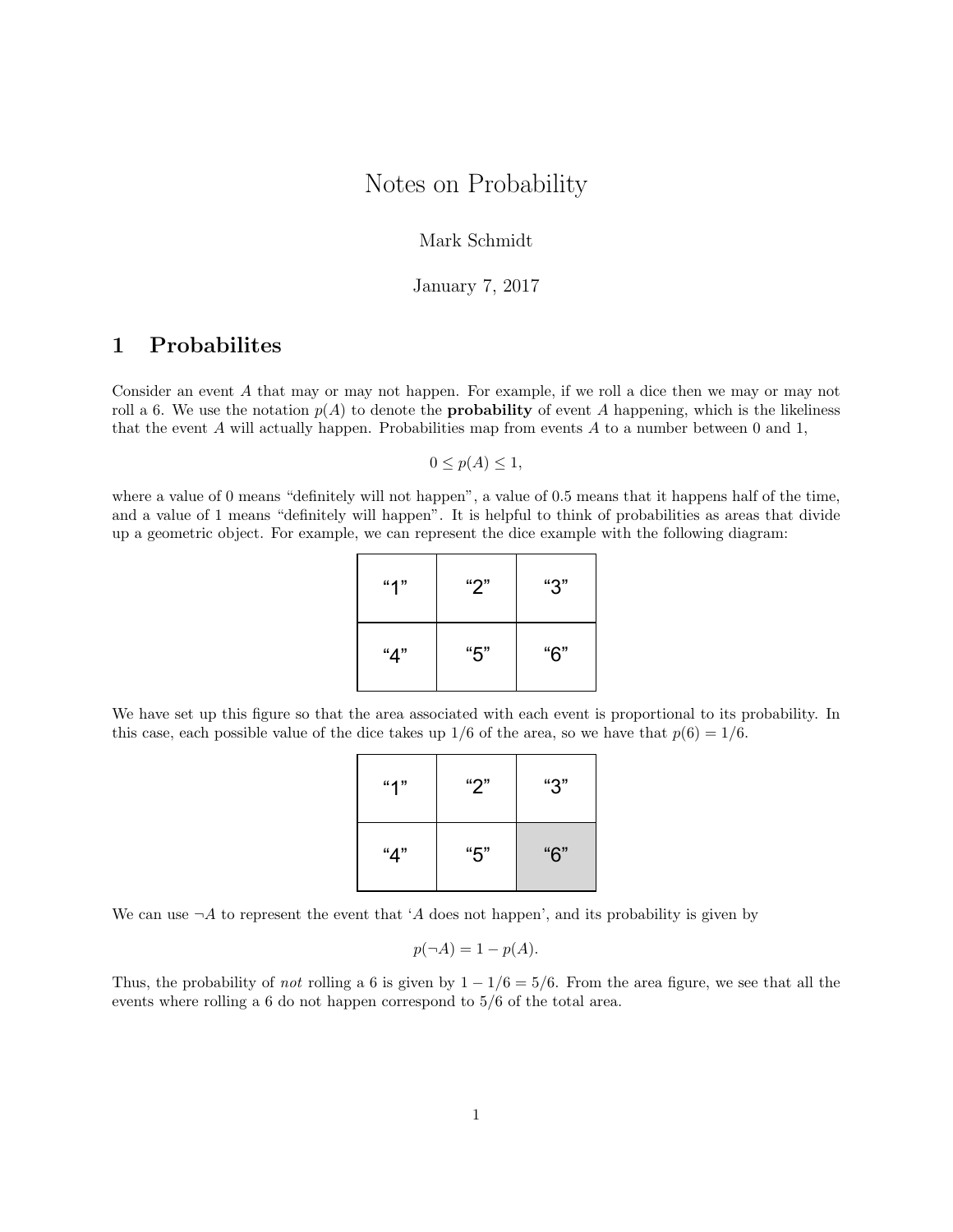| "1" | "2" | " $3"$ |
|-----|-----|--------|
| "4" | "5" | "6"    |

### 2 Random Variables

A random variable  $X$  is a variable that takes different values with certain probabilities. We can then consider probabilities of events involving the random variable, such as the event that  $X = x$  for a specific value x. We usually use the notation  $p(X = x)$  to denote the probability of the even that the random variable X takes the value x. In the dice example, X could be the value that we roll, and in that case we have  $p(X = 6) = 1/6$ . Often we will simply write  $p(x)$  instead of  $p(X = x)$ , since the random variable is usually obvious from the context. Let's use  $\mathcal X$  as the set of all possible values that the random variable X might take. In the dice example, this would be the set  $\{1, 2, 3, 4, 5, 6\}$ . Because the random variable must take some value, we have that the probabilities over all values must sum to one,

$$
\sum_{x \in \mathcal{X}} p(x) = 1.
$$

Geometrically, this just means that if we consider all events, that this includes the entire probability space:

| "1" | "2" | " $3"$ |
|-----|-----|--------|
| "4" | "5" | "6"    |

In this note, we'll assume that random variables can only take a finite number of possible values. For continuous random variables, we replace sums like these with integrals.

#### 3 Joint Probability

We are often interested in probabilities involving more than one event. For example, if we have two possible events A and B, we might want to know the probability that *both* of them happen. We use the notation  $p(A, B)$  to denote the probability of both A and B happening, and we call this the joint probability. In terms of areas, this probability is given by the intersection of the areas of the two events. For example, consider the probability that we roll a 6 and we roll an odd number,  $p(6, odd)$ . This probability is zero since the areas where this is true do not intersect.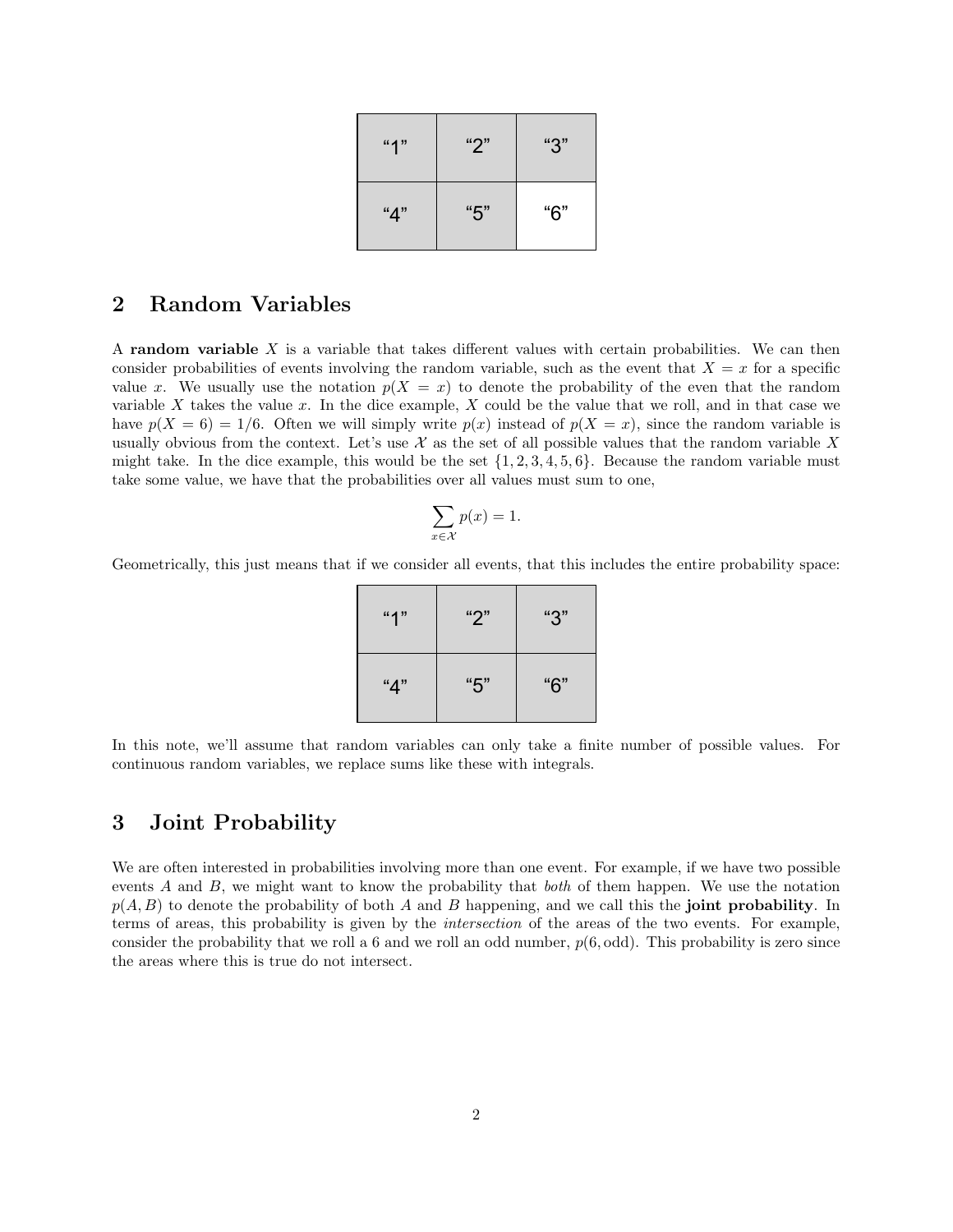|                 |        |  | $p(odd) = 1/2$ |  |        |     |        |     |
|-----------------|--------|--|----------------|--|--------|-----|--------|-----|
| "1"             | " $2"$ |  | "З"            |  |        | "1" | " $2"$ | "3" |
| "4"             | "5"    |  | "6"            |  | " $4"$ |     | "5"    | "6" |
| $p(even) = 1/2$ |        |  |                |  |        |     |        |     |
| "2"<br>4"       |        |  |                |  |        | "З" |        |     |

| "4" | "5" | "6" |
|-----|-----|-----|

On the other hand,  $p(6, \text{even}) = 1/6$  since the intersection of rolling a 6 with rolling an even number is simply the area associated with rolling a 6. Note that the order of the arguments is not important, so  $p(A, B) = p(B, A).$ 

An important identity is the **marginalization rule**. This rule says that if we sum the joint probability  $p(A, X = x)$  over all possible values x of a random variable X, then we obtain the probability of the event A,

$$
p(A) = \sum_{x \in \mathcal{X}} p(A, X = x).
$$
\n(1)

For example, the probability of rolling an even number is given by

$$
p(\text{even}) = \sum_{i=1}^{6} p(i, \text{even}) = 0 + 1/6 + 0 + 1/6 + 0 + 1/6 = 1/2,
$$

which corresponds to adding up all areas where the number is even. If we apply this marginalization rule twice, then we see that the joint probability summed over all values must be equal to one,

$$
\sum_{x \in \mathcal{X}} \sum_{y \in \mathcal{Y}} p(X = x, Y = y) = \sum_{x \in \mathcal{X}} p(X = x) = 1.
$$

### 4 Union of Events

Instead of considering the probability of events A and B both occurring, we might instead be interested in the probability of at least one of them occurring. This is denoted by  $p(A \cup B)$ , and in terms of areas corresponds to the union of the areas associated with  $A$  and  $B$ . This union is given by

$$
p(A \cup B) = p(A) + p(B) - p(A, B),
$$

where the last term subtracts the common area that is counted in both  $p(A)$  and  $p(B)$ . For example, the probability of rolling a 1 or a 2 is given by

$$
p(1 \cup 2) = p(1) + p(2) - p(1, 2) = 1/6 + 1/6 - 0 = 1/3,
$$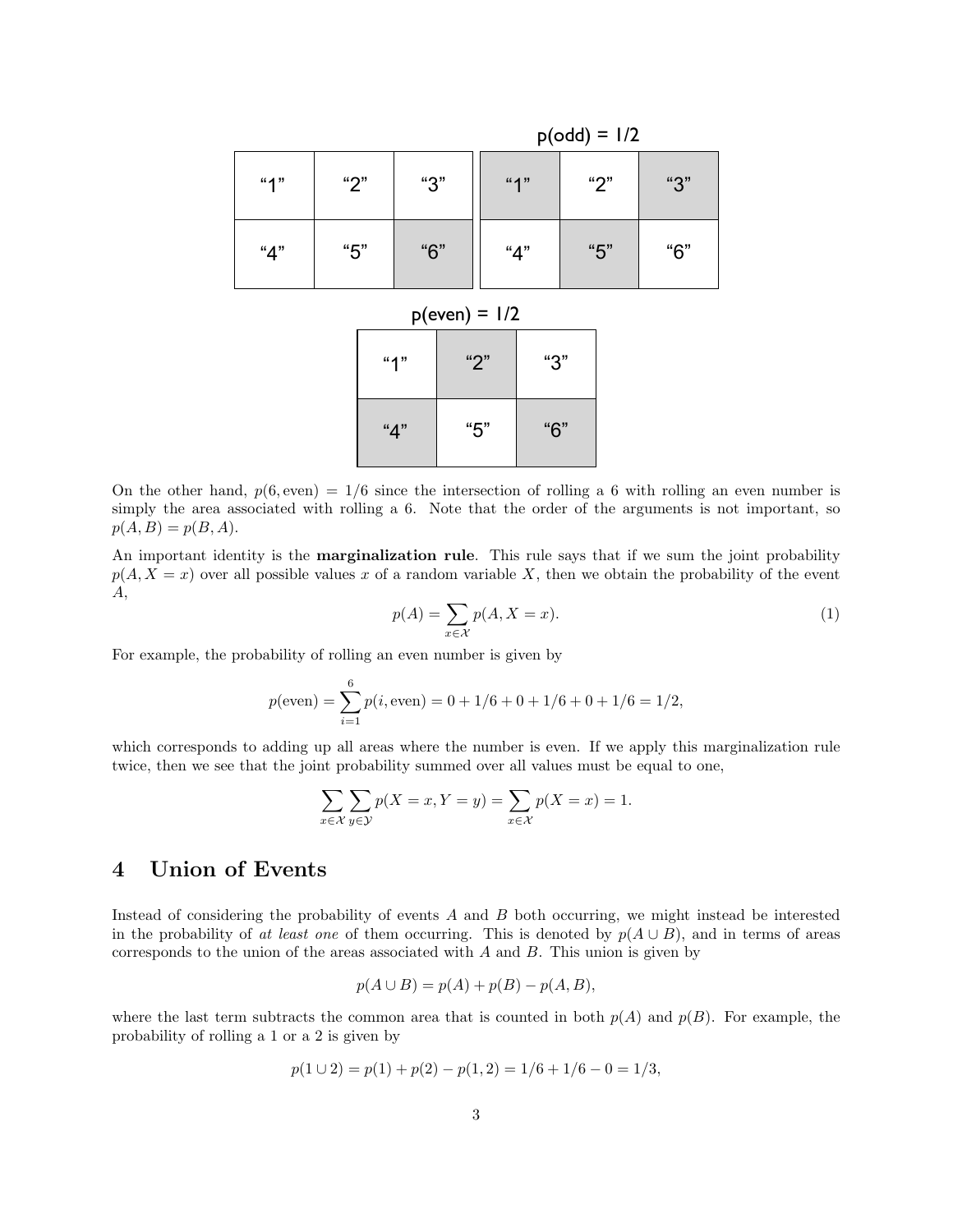| 477 | " $2"$ | "3" |
|-----|--------|-----|
| "4" | "5"    | "6" |

Simiarly, the probability of rolling a 1 or an odd number is given by

$$
p(1 \cup odd) = p(1) + p(odd) - p(1, odd) = 1/6 + 1/2 - 1/6 = 1/2.
$$

| "1" | "2"    | "3" |  |
|-----|--------|-----|--|
| "4" | " $5"$ | "6" |  |

## 5 Conditional Probability

We are often interested in the probability of an event  $A$ , given that we know an event  $B$  occurred. This is called the **conditional probability** and it is denoted by  $p(A|B)$ . Viewed from the perspective of areas, this is the area of  $A$  restricted to the region where  $B$  happened, divided by the total area taken up by  $B$ . Mathematically, this gives

$$
p(A|B) = \frac{p(A,B)}{p(B)},\tag{2}
$$

where we have  $p(B) \neq 0$  since it happened. For example, the probability of rolling a 3 given that you rolled an odd number is given by

$$
p(3|odd) = {p(3, odd) \over p(odd)} = {1/6 \over 1/2} = {1 \over 3}.
$$

Geometrically, we remove the area associated with numbers that are not odd, and compute the area of where the event happened divided by the total area that is left:

| "1" | $\mathfrak{g}$ | " $3"$            |
|-----|----------------|-------------------|
| "4" | "5"            | $"$ $\mathbb{C}"$ |

Observe that conditional probabilities sum up to one when we sum over the left variable,

$$
\sum_{x \in \mathcal{X}} p(x|B) = \sum_{x \in \mathcal{X}} \frac{p(x,B)}{p(B)} = \frac{1}{p(B)} \sum_{x \in \mathcal{X}} p(x,B) = \frac{p(B)}{p(B)} = 1,
$$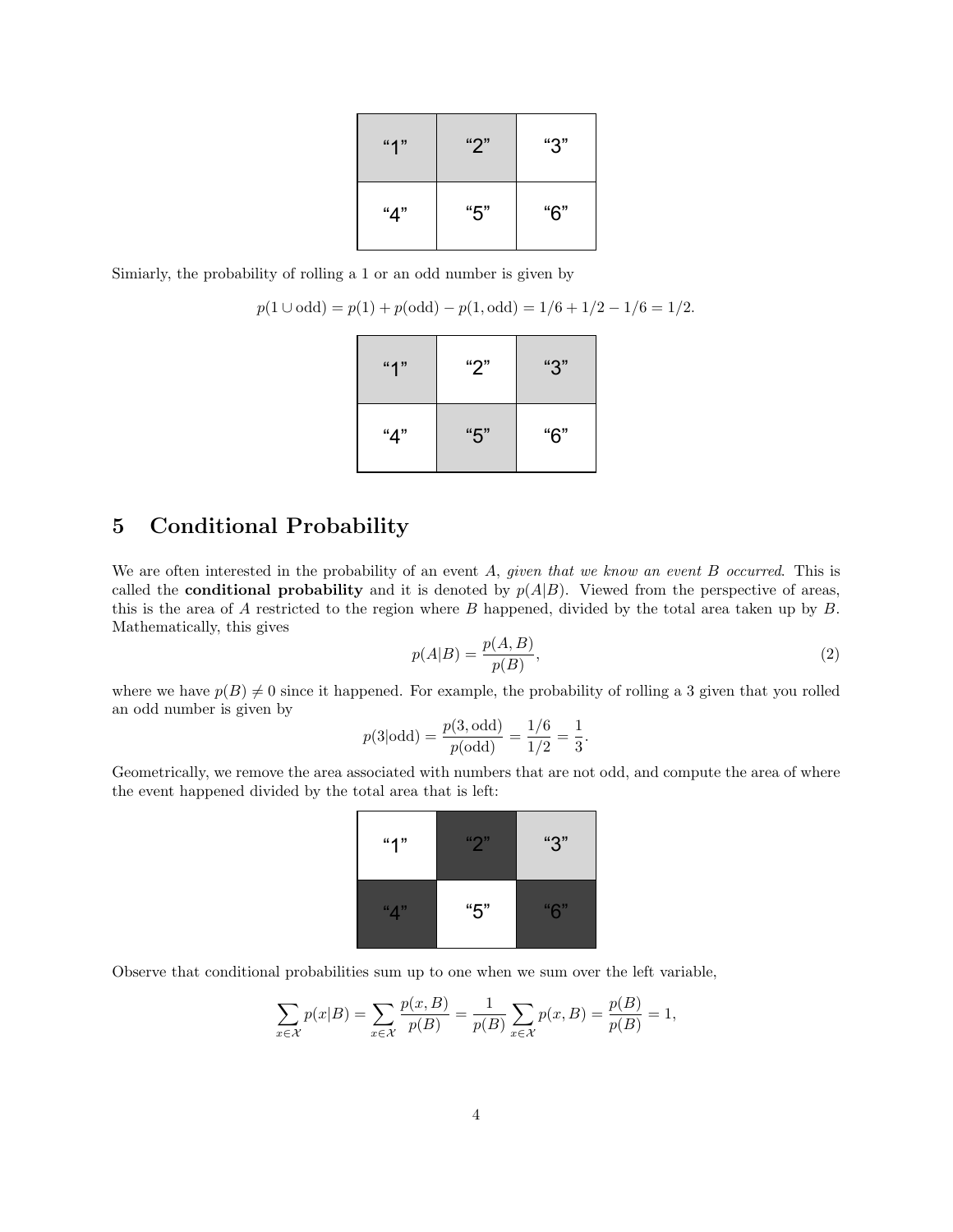where we have used the marginalization rule  $(1)$ . If we sum over the conditioning variable B it does not need to sum up to one,

$$
\sum_{x \in \mathcal{X}} p(A|x) \neq 1,
$$

in general.

#### 6 Product Rule and Bayes Rule

By re-arranging the conditional probability inequality, we obtain the product rule,

$$
p(A, B) = p(A|B)p(B),
$$

and similarly

$$
p(A, B) = p(B|A)p(A).
$$

This lets us express joint probabilities (which can be hard to deal with) in terms of conditional probabilities (which are often easier to deal with). It also gives a variation on the marginalization rule (1),

$$
p(A) = \sum_{x \in \mathcal{X}} p(A, X = x) = \sum_{x \in \mathcal{X}} p(A|X = x)p(X = x).
$$

By applying the product rule in the definition of conditional probability (2), we obtain Bayes rule,

$$
p(A|B) = \frac{p(A,B)}{p(B)} = \frac{p(B|A)p(A)}{p(B)}.
$$

This lets us express the conditional probability of A given B in terms of the reverse conditional probability (of  $B$  given  $A$ ). We sometimes also write Bayes rule using the notation

$$
p(A|B) \propto p(B|A)p(A),
$$

where the ' $\propto$ ' sign means that the values are equal up to a constant value that makes the conditional probabilities sum up to one over all values of A. Another form of Bayes rule that you often see comes from applying the marginalization rule (1) and then the product rule to  $p(B)$ ,

$$
p(x|B) = \frac{p(B|x)p(x)}{p(B)} = \frac{p(B|x)p(x)}{\sum_{x \in \mathcal{X}} p(B,x)} = \frac{p(B|x)p(x)}{\sum_{x \in \mathcal{X}} p(B|x)p(x)}.
$$

### 7 Conditional Probabilities with More Than 2 Variables

We can also define conditional probabilities involving more than two events. We use the notation  $p(A, B|C)$ to denote the probability of both  $A$  and  $B$  happening, given that  $C$  happened,

$$
p(A, B|C) = \frac{p(A, B, C)}{p(C)}.
$$

We similarly use the notation  $p(A|B, C)$  to denote the probability that A happens, given that both B and C happened,

$$
p(A|B,C) = \frac{p(A,B,C)}{p(B,C)}.
$$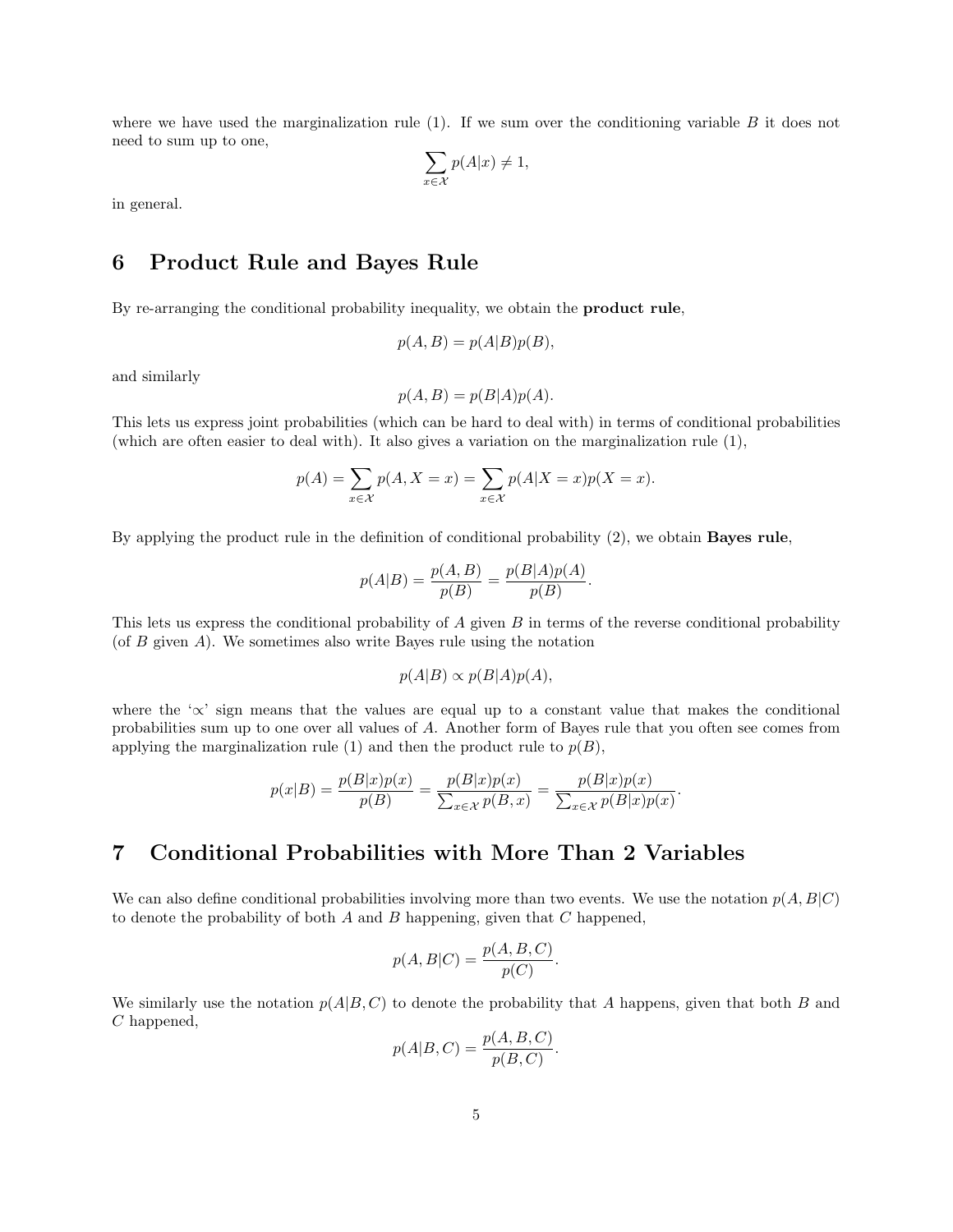#### 8 Conditional Probability Identities

If we use  $C$  to denote the event that we are conditioning on, then if we keep  $C$  the right side of the conditioning bar then all of the identities above generalize to conditional probabilities. Conceptually, we're just redefining the total probability area as the area where  $C$  happened. For example, the marginalization rule (1) is changed to

$$
\sum_{x \in \mathcal{X}} p(A, x | C) = p(A | C),
$$

the union of events is change to

$$
p(A \cup B|C) = p(A|C) + p(B|C) - p(A, B|C),
$$

the product rule is changed to

$$
p(A, B|C) = p(A|B, C)p(B|C),
$$

Bayes rule is changed to

$$
p(A|B,C) = \frac{p(B|A,C)p(A|C)}{p(B|C)},
$$

and so on.

## 9 Independence and Conditional Independence

We say that two events are **independent** if their joint probability equals the product of their individual probabilities,

$$
p(A, B) = p(A)p(B).
$$

In this case we use the notation  $A \perp B$ . Two random variables are independent if this is true for all values that the random variables can take.

By using the product rule, we see that two variables are independent iff

$$
p(A)p(B) = p(A, B) = p(A|B)p(B),
$$

or equivalently that

$$
p(A|B) = p(A).
$$

This means that knowing that B happened tells us nothing about the probability of A happening, and vice versa.

A generalization of independence is conditional independence, where we consider independence given that we know a third event C occurred,

$$
p(A, B|C) = p(A|C)p(B|C),
$$

and in this case we use the notation  $A \perp B \mid C$ . Conditional independence can be much weaker than marginal independence, and we often make use of it to model high-dimensional probability distributions.